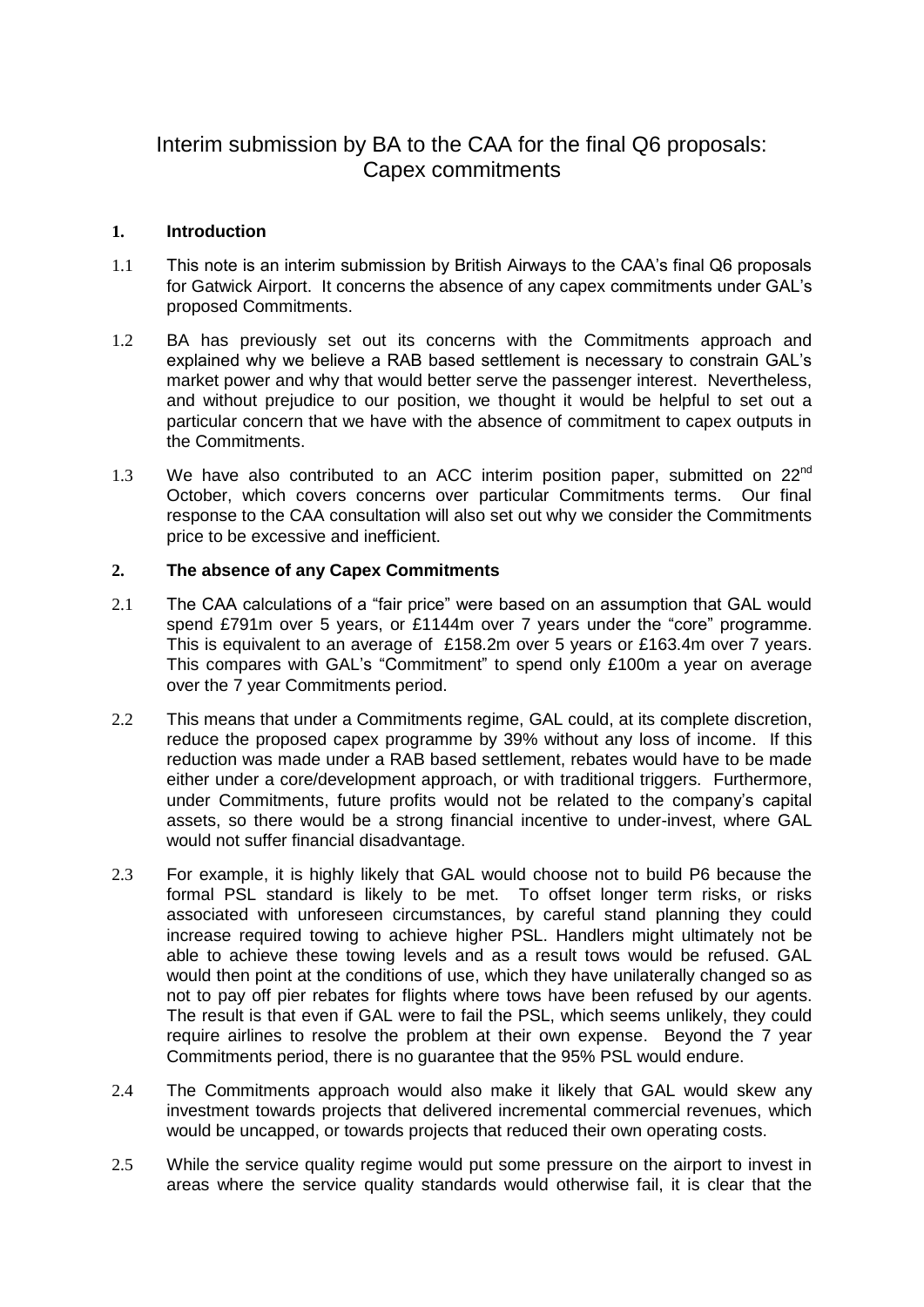relatively modest cost of failure could be insufficient to support a business case involving significant investment. In any case, many such investments are not related directly to SQR standards.

- 2.6 We accept that a RAB based approach can over-incentivise capex development in a way that is inefficient and adverse to passenger interests. This is not an intrinsic problem with a RAB based approach, but results from particular regulatory decisions, including a tendancy to allow for almost all capex proposed by the company and by setting a generous cost of capital that exceeds the company's underlying cost of capital, allowing the airport to profit from the difference. Under a RAB approach, neither triggers nor a core/development approach penalise an airport for failing to carry out inefficient investment, as these mechanisms are designed simply to return some of the expenditure the airport has not incurred and/or to allow investment to be redirected to more worthwhile projects. Therefore the CAA already has tools to constrain inefficient investment under a RAB approach, while still providing incentives to invest where GAL themselves otherwise receive no direct benefit. There is a very strong case, for example, for including the P6S project as "development" rather than core, given the large uncertainty surrounding this project, thereby removing it from the price calculation.
- 2.7 Under Commitments, the significant financial benefits of either delaying or reducing investment (compared with the programme on which the CAA has assessed its fair price) would accrue to GAL's shareholders in its entirety, whereas the costs of delay or reduced outputs/standards would be incurred by airlines and their passengers. It is difficult to see how this would be in the interests of passengers.
- 2.8 There is a further risk that GAL might be able to compel airlines to pay more because they are not obliged to make any investment or to meet any deadline. They might therefore say that investment X would proceed only if airlines agreed to increase the Commitments price by Y or if particular airlines agreed to pay Z more under bilateral agreements. GAL could therefore exploit its market power by compelling airlines to pay extra for something, even when it has been included within the agreed capex programme.

## **3. Capex controls under a Commitments regime**

1

- 3.1 BA considers that the risk of capex underspend is best mitigated by retaining the RAB based approach and adjusting regulatory decisions to reduce incentives to overinvest, especially the cost of capital and the decision to allow all investment into the RAB, even where inefficient. However, if a Commitments based approach is adopted, GAL should include Commitments to deliver projects that are important to customers and to rebate savings made from cancelled, reduced or delayed projects.
- 3.2 The obvious approach would be to replicate a simplified version of capex triggers in the Commitments, focusing on certain categories of projects, including those:

(a) where there is high risk of cancellation (such as Pier 6 south<sup>1</sup>); and

(b) where there are benefits to users but little or no financial benefit to the airport (eg the Early bag store); and

(c) where GAL would have incentives to delay/reduce projects without being constrained by the SQR regime (eg upgrading of check-in areas).

 $<sup>1</sup>$  BA does not support the P6S project. However, if the Commitments/fair price is based on building it, GAL should either</sup> commit to deliver it or compensate airlines if they decide not to. Including a capex commitment would require them to negotiate with airlines when they are ready to decide. If GAL is not prepared to commit to the investment, the Commitments price should be reduced accordingly and there would be no commitment.